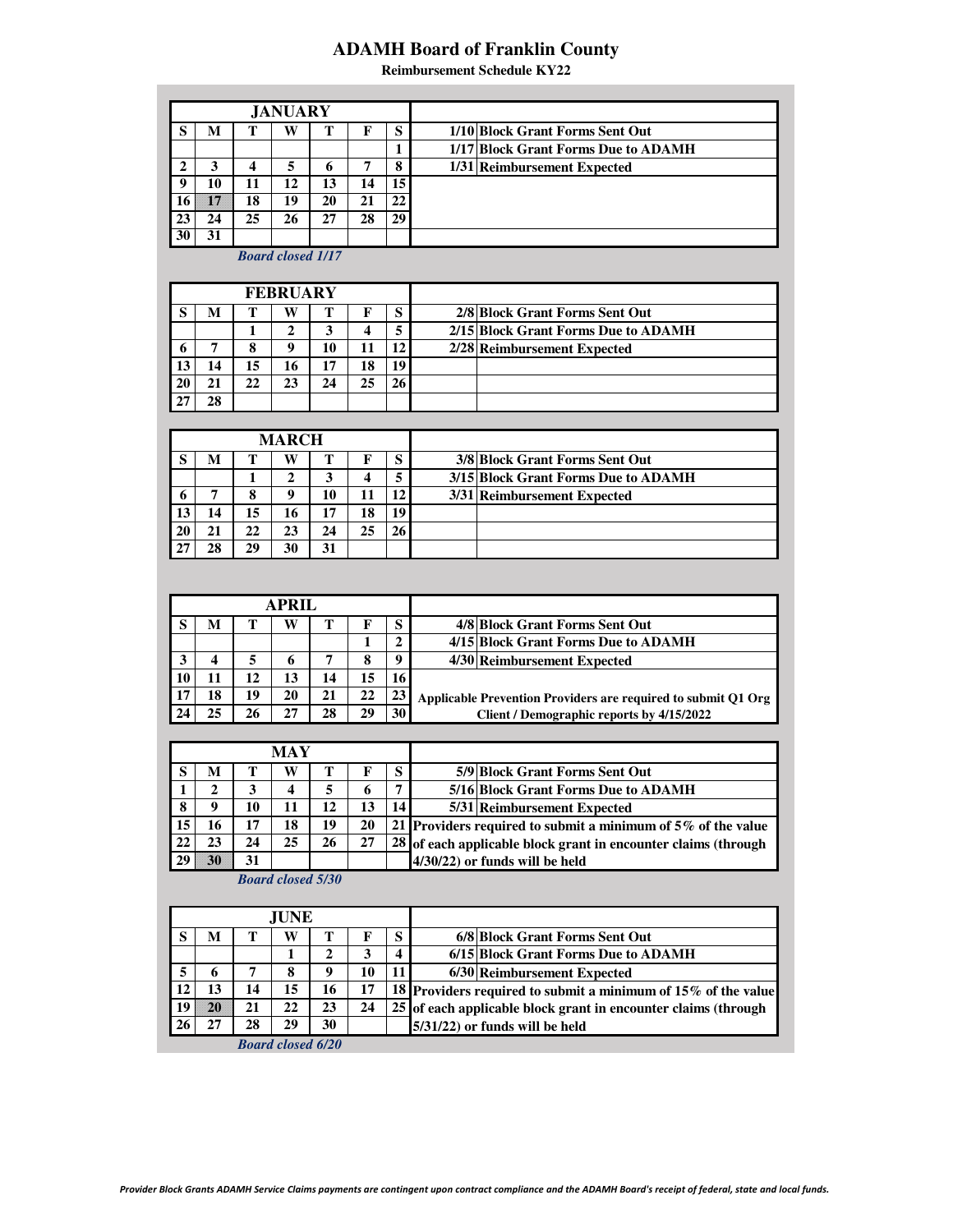## **ADAMH Board of Franklin County**

**Reimbursement Schedule KY22**

| W<br>S<br>т<br>т<br>S<br>М<br>F<br>7/8 Block Grant Forms Sent Out<br>7/15 Block Grant Forms Due to ADAMH<br>$\mathbf{2}$<br>1<br>$\boldsymbol{9}$<br>3<br>U<br>8<br>7/31 Reimbursement Expected<br>5<br>6<br>7<br>12<br>13<br>10<br>11<br>14<br>15<br>16<br>Providers required to submit a minimum of 25% of the value<br>17<br>18<br>19<br>20<br>21<br>22<br>23<br>of each applicable block grant in encounter claims (through<br>25<br>24<br>26<br>27<br>29<br>30<br>28<br>6/30/22) or funds will be held. Applicable prevention<br>Providers are required to submit Q2 Org Client / |  |
|----------------------------------------------------------------------------------------------------------------------------------------------------------------------------------------------------------------------------------------------------------------------------------------------------------------------------------------------------------------------------------------------------------------------------------------------------------------------------------------------------------------------------------------------------------------------------------------|--|
|                                                                                                                                                                                                                                                                                                                                                                                                                                                                                                                                                                                        |  |
|                                                                                                                                                                                                                                                                                                                                                                                                                                                                                                                                                                                        |  |
|                                                                                                                                                                                                                                                                                                                                                                                                                                                                                                                                                                                        |  |
|                                                                                                                                                                                                                                                                                                                                                                                                                                                                                                                                                                                        |  |
|                                                                                                                                                                                                                                                                                                                                                                                                                                                                                                                                                                                        |  |
|                                                                                                                                                                                                                                                                                                                                                                                                                                                                                                                                                                                        |  |
|                                                                                                                                                                                                                                                                                                                                                                                                                                                                                                                                                                                        |  |
| 31<br>Demographic reports by 7/15/2022                                                                                                                                                                                                                                                                                                                                                                                                                                                                                                                                                 |  |
| <b>Board closed 7/4</b>                                                                                                                                                                                                                                                                                                                                                                                                                                                                                                                                                                |  |
| <b>AUGUST</b>                                                                                                                                                                                                                                                                                                                                                                                                                                                                                                                                                                          |  |
| S<br>W<br>S<br>М<br>т<br>F<br>т                                                                                                                                                                                                                                                                                                                                                                                                                                                                                                                                                        |  |
| 8/8 Block Grant Forms Sent Out<br>5<br>3<br>4<br>6<br>8/15 Block Grant Forms Due to ADAMH<br>1<br>2                                                                                                                                                                                                                                                                                                                                                                                                                                                                                    |  |
| 8<br>9<br>10<br>11<br>12<br>13<br>7<br>8/31 Reimbursement Expected                                                                                                                                                                                                                                                                                                                                                                                                                                                                                                                     |  |
| 15<br>16<br>17<br>19<br>18<br>14<br>20<br>Providers required to submit a minimum of 35% of the value                                                                                                                                                                                                                                                                                                                                                                                                                                                                                   |  |
| 22<br>24<br>21<br>23<br>25<br>26<br>27<br>of each applicable block grant in encounter claims (through                                                                                                                                                                                                                                                                                                                                                                                                                                                                                  |  |
| 28<br>29<br>30<br>31<br>7/31/22) or funds will be held                                                                                                                                                                                                                                                                                                                                                                                                                                                                                                                                 |  |
|                                                                                                                                                                                                                                                                                                                                                                                                                                                                                                                                                                                        |  |
| <b>SEPTEMBER</b>                                                                                                                                                                                                                                                                                                                                                                                                                                                                                                                                                                       |  |
| 9/8 Block Grant Forms Sent Out<br>S<br>М<br>т<br>W<br>т<br>F<br>S                                                                                                                                                                                                                                                                                                                                                                                                                                                                                                                      |  |
| 3<br>$\overline{2}$<br>9/15 Block Grant Forms Due to ADAMH<br>1                                                                                                                                                                                                                                                                                                                                                                                                                                                                                                                        |  |
| X<br>7<br>9<br>10<br>4<br>6<br>8<br>9/30 Reimbursement Expected                                                                                                                                                                                                                                                                                                                                                                                                                                                                                                                        |  |
| 11<br>12<br>13<br>16<br>14<br>15<br>17<br>Providers required to submit a minimum of 45% of the value                                                                                                                                                                                                                                                                                                                                                                                                                                                                                   |  |
| 18<br>19<br>20<br>21<br>23<br>22<br>24<br>of each applicable block grant in encounter claims (through                                                                                                                                                                                                                                                                                                                                                                                                                                                                                  |  |
| 25<br>27<br>28<br>29<br>30<br>26<br>8/31/22) or funds will be held                                                                                                                                                                                                                                                                                                                                                                                                                                                                                                                     |  |
| <b>Board closed 9/5</b>                                                                                                                                                                                                                                                                                                                                                                                                                                                                                                                                                                |  |
|                                                                                                                                                                                                                                                                                                                                                                                                                                                                                                                                                                                        |  |
| <b>OCTOBER</b>                                                                                                                                                                                                                                                                                                                                                                                                                                                                                                                                                                         |  |
| S<br>W<br>10/7 Block Grant Forms Sent Out<br>М<br>т<br>T<br>F<br>S<br>$\mathbf{1}$                                                                                                                                                                                                                                                                                                                                                                                                                                                                                                     |  |
| 10/14 Block Grant Forms Due to ADAMH<br>8<br>$\mathbf{2}$<br>3<br>4<br>5<br>7                                                                                                                                                                                                                                                                                                                                                                                                                                                                                                          |  |
| 10/31 Reimbursement Expected<br>6<br>Providers required to submit a minimum of 55% of the value of<br>12<br>15<br>9<br>14<br>10<br>11<br>13                                                                                                                                                                                                                                                                                                                                                                                                                                            |  |
| each applicable block grant in encounter claims (through 9/30/22)<br>22<br>16<br>19<br>17<br>18<br>20<br>21                                                                                                                                                                                                                                                                                                                                                                                                                                                                            |  |
|                                                                                                                                                                                                                                                                                                                                                                                                                                                                                                                                                                                        |  |
| or funds will be held. Applicable prevention Providers are                                                                                                                                                                                                                                                                                                                                                                                                                                                                                                                             |  |
| 25<br>23<br>24<br>26<br>27<br>28<br>29<br>required to submit Q3 Org Client / Demographic reports by                                                                                                                                                                                                                                                                                                                                                                                                                                                                                    |  |
| 30<br>31<br>10/17/2022                                                                                                                                                                                                                                                                                                                                                                                                                                                                                                                                                                 |  |
|                                                                                                                                                                                                                                                                                                                                                                                                                                                                                                                                                                                        |  |
| <b>NOVEMBER</b>                                                                                                                                                                                                                                                                                                                                                                                                                                                                                                                                                                        |  |
| 11/8 Block Grant Forms Sent Out<br>S<br>М<br>т<br>W<br>т<br>S<br>F                                                                                                                                                                                                                                                                                                                                                                                                                                                                                                                     |  |
| $\overline{\mathbf{5}}$<br>3<br>11/15 Block Grant Forms Due to ADAMH<br>$\mathbf{2}$<br>4<br>1                                                                                                                                                                                                                                                                                                                                                                                                                                                                                         |  |
| 12<br>8<br>9<br>▒<br>7<br>10<br>6<br>11/30 Reimbursement Expected                                                                                                                                                                                                                                                                                                                                                                                                                                                                                                                      |  |
| 14<br>15<br>16<br>17<br>13<br>18<br>19<br>Providers required to submit a minimum of 65% of the value                                                                                                                                                                                                                                                                                                                                                                                                                                                                                   |  |
| W<br>20<br>21<br>22<br>23<br>W.<br>26<br>of each applicable block grant in encounter claims (through<br>30<br>27<br>28<br>29                                                                                                                                                                                                                                                                                                                                                                                                                                                           |  |
| $10/31/22$ ) or funds will be held<br>Board closed 11/11, 11/24, 11/25                                                                                                                                                                                                                                                                                                                                                                                                                                                                                                                 |  |
|                                                                                                                                                                                                                                                                                                                                                                                                                                                                                                                                                                                        |  |
| <b>DECEMBER</b>                                                                                                                                                                                                                                                                                                                                                                                                                                                                                                                                                                        |  |
| S<br>W<br>М<br>т<br>T<br>F<br>S                                                                                                                                                                                                                                                                                                                                                                                                                                                                                                                                                        |  |
| $\overline{2}$<br>3<br>1                                                                                                                                                                                                                                                                                                                                                                                                                                                                                                                                                               |  |
| <b>NOTE:</b> No block grants processed in<br>9<br>8<br>10<br>4<br>7<br>5<br>6                                                                                                                                                                                                                                                                                                                                                                                                                                                                                                          |  |
| 12<br>17<br>11<br>13<br>14<br>15<br>16                                                                                                                                                                                                                                                                                                                                                                                                                                                                                                                                                 |  |
| <b>December</b><br>18<br>19<br>20<br>21<br>22<br>23<br>24                                                                                                                                                                                                                                                                                                                                                                                                                                                                                                                              |  |
| 27<br>25<br>W<br>28<br>29<br>30<br>31<br><b>Board closed 12/26</b>                                                                                                                                                                                                                                                                                                                                                                                                                                                                                                                     |  |